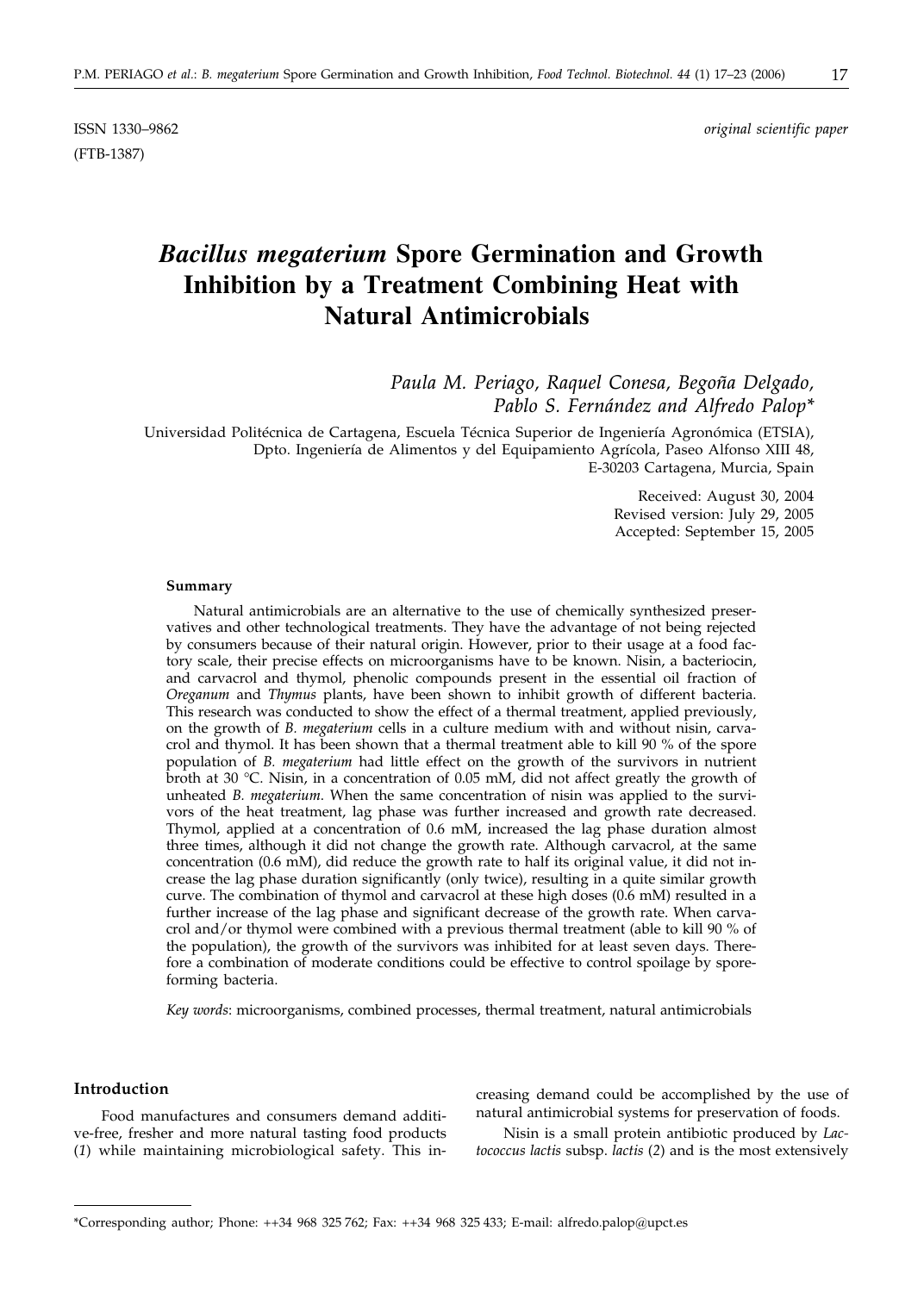studied bacteriocin. The mode of action of nisin is the disruption of membrane function induced by pore formation in the bacterial cytoplasmic membrane (*3*). This natural substance is bactericidal against many Gram-positive bacteria including *Listeria monocytogenes, Staphylococcus aureus* and vegetative cells of *Bacillus cereus* (*2,4*). Nisin is a Generally Recognized As Safe (GRAS) product and, to date, is the only bacteriocin that has been used as a food preservative (*2,5*).

Thymol and carvacrol are phenolic compounds, isomers, present in the essential oil fraction of *Origanum* and *Thymus* genera (*6*) that have been shown to have inhibitory effect on bacteria and fungi, including foodborne pathogens (*7–9*). Because of their hydrophobicity, they are likely to dissolve in the hydrophobic domain of the cytoplasmic membrane, between the lipid acyl chains, and cause modifications on the membrane permeability and on the activity of enzyme systems (*10*).

A synergistic effect between nisin and carvacrol or thymol on the growth of *L. monocytogenes, Bacillus subtilis* and *B. cereus* has been observed (*11–13*). Heat can, in some instances, modify this sensitivity to antimicrobials (*14*).

*Bacillus megaterium* is a Gram-positive spore-forming bacteria. As most of the spore-formers it is usually found in the soil, from which it can easily be transmitted to the foods we consume. It is not a highly heat resistant microbe (compared to other spore-forming heat resistant bacteria), but it shows D values similar to the foodborne pathogen *B. cereus* (*15*). Hence it could be used as an indicator of the level of inactivation achieved in foods. Although both microbes will be easily destroyed in any food sterilisation process, they will probably survive pasteurisation processes, and so it is necessary to look for combined processes with heat and other lethal agents in order to control the growth of these and other microorganisms when applying such processes.

The measurement of absorbance is a rapid and inexpensive method to monitor bacterial growth. In spite of the controversy arisen by problems related to detection thresholds and correlation with viable counts, numerous techniques and mathematical growth models have been used in recent years for estimation of growth rates and lag times from absorbance data. Firstly, growth rates were determined from the linear part of log-transformed absorbance growth curves (*16*). Later, absorbance data were fitted directly to sigmoidal growth models, showing accurate results (*17*). In opinion of Dalgaard and Koutsoumanis (*18*), absorbance techniques should be limited to conditions where high cell densities are reached, such as those resembling the growth of spoilage bacteria in foods. Even assuming the limitations of absorbance to build growth curves, it may be useful, if not to obtain very precise growth kinetic parameters, at least to compare the growth of different cultures or of the same cultures, but grown in different conditions. Among the models used in predictive microbiology, the model of Baranyi *et al.* (*19*) is one of the most frequently used by different authors, due to its ability to fit experimental data (*20*).

In the present study, the inhibitory effect of nisin, thymol and carvacrol, alone and combined, on the germination and growth of *B. megaterium* spores, unheated or previously heated, was investigated in a growth medium to evaluate their potential use as food preservatives. Absorbance growth curves were used through this research in order to compare the inhibitory effect of these antimicrobials.

## **Material and Methods**

#### *Bacterial strain and spore suspension preparations*

The type strain of *B. megaterium* (CECT 4313) was provided by the Spanish Type Culture Collection (CECT).

Spores were prepared on Petri dishes containing plate count agar (PCA, Scharlau Microbiology, Barcelona, Spain) supplemented with 3 mg/L of manganese sulphate (Scharlau Microbiology). Agar surface was inoculated with 0.4 mL of a 24-hour culture grown in nutrient broth (Scharlau Microbiology) at 30 °C. After incubation at 30 °C for 4 days, a sporulation rate of more than 80 % was achieved, as determined by phase contrast microscopy (Leica, Wetzlar, Germany).

Spores were collected by flooding the agar plate with pH=7 citrate phosphate McIlvaine buffer (*21*), rubbing the surface with a glass spatula. After harvesting, spores were washed twice by centrifugation at  $2500 \times g$ for 15 min and resuspended in pH=7 McIlvaine buffer. The concentration of spores in the final suspension was assessed by microscopic count with a Thoma counting chamber and was adjusted to  $10^9$  spores/mL with pH=7 McIlvaine buffer. The spore suspension was stored frozen at –18 °C until used. Spore viability was observed to be unchanged after storage under our conditions during the time in which the experiments were performed. Vegetative cells were eliminated during this procedure, as assessed by plate counts prior to and after applying a heat shock to the spore suspension.

#### *Chemicals*

Carvacrol and thymol (Sigma Aldrich Chemie, Steinheim, Germany) stock solutions (0.5 M) were made in 95 % ethanol and stored at 4 °C. Nisin (Sigma Aldrich Chemie) stock solution (0.3 mM) was made in 50 % ethanol, filter sterilized and kept at  $-20$  °C.

#### *Heat treatment*

Thermal treatments aimed to inactivate 90 % of the initial spore population and consisted of exposing the spore suspension at 90  $\degree$ C for 25 min in a glass tube immersed in an oil bath.

#### *Growth conditions*

Bacterial spores were germinated and grown at 30 °C in 4.5 mL of nutrient broth (Scharlau Microbiology). Initial concentration of spores in the growth medium was adjusted to  $10^6$  CFU/mL, which corresponds to the concentration when the absorbance of the culture starts to increase. Even when a previous thermal treatment was applied, this initial number was calculated to be  $10<sup>6</sup>$  viable cells/mL.

The effect of nisin, carvacrol and thymol on the growth of vegetative cells, at 30 °C in nutrient broth, was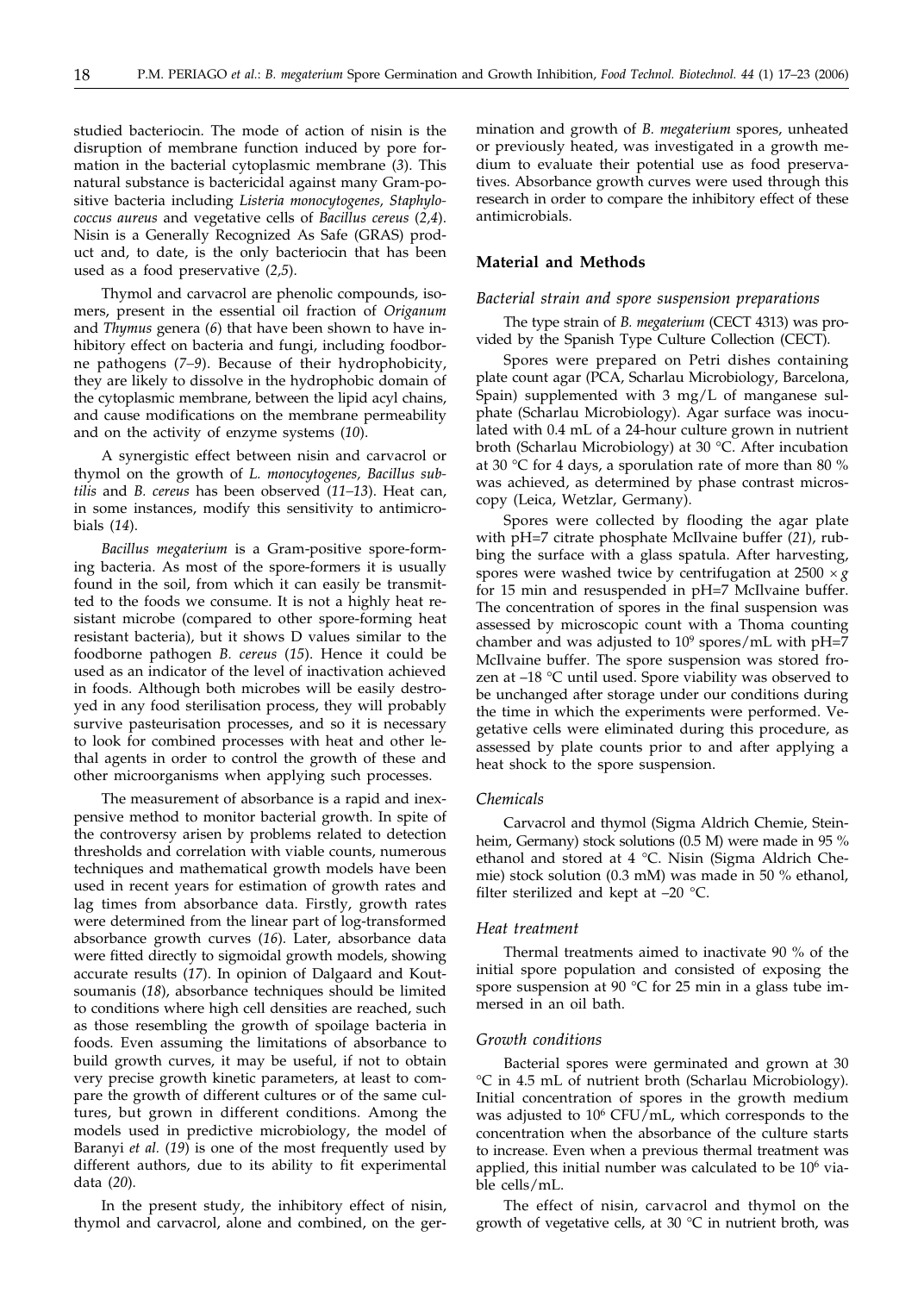studied. Cell cultures were exposed to nisin (0.05 mM) and different concentrations of carvacrol (0.2 and 0.6 mM) or thymol (0.2 and 0.6 mM), alone or combined, during at least 24 h at 30 °C. To explore the effect of a previous thermal treatment on the growth of the survivors, the spore suspension was exposed to 90 °C for 25 min prior to its incubation in nutrient broth, with or without antimicrobials. Samples were taken at different time intervals during growth, and their absorbance at 625 nm  $(A_{625nm})$  was immediately measured using a spectrophotometer (ZUZI 4110RS, Auxilab, Beriaín, Spain). Three replicate experiments per condition were performed.

Growth curves were obtained by plotting the  $A_{625nm}$ against the exposure time. Growth curves were fitted using the function of Baranyi *et al*. (*19*) to estimate the main growth parameters, *i.e.* specific growth rate and lag phase. Since the initial concentration of spores (10<sup>6</sup>) CFU/mL) corresponded approximately to that when the absorbance of the culture started to increase (data not shown), no corrections had to be made in order to calculate real lag phases from the absorbance measurements. Only growth curves with at least 10 data points were used for modelling, as suggested by the authors.

## **Results**

Growth of *B. megaterium* was characterised, in optimal conditions, by a lag phase of  $(5.6\pm0.2)$  h and a growth rate of (0.093±0.005) AU/h. Table 1 summarizes the results obtained in this investigation. For each condition tested, the growth rate and lag phase duration  $(±$  standard deviation) are shown, as well as the coefficients of correlation  $(r_0)$  obtained when fitting the experimental values to the growth curves derived from the model of Baranyi (*19*). Figs. 1, 2 and 3 show the most relevant results.



**Fig. 1**. Effect of a previous thermal treatment and of nisin on the growth of *Bacillus megaterium* ATCC 14581 in nutrient broth at 30 °C

 $(\blacklozenge)$  unheated spores with no antimicrobials in the growth medium (blank),  $\ddot{(-)}$  unheated spores with 0.05 mM nisin in the growth medium,  $(\diamond)$  spores preheated at 90 °C during 25 min, and (O) spores preheated at  $90 °C$  during 25 min with 0.05 mM nisin in the growth medium (solid lines: unheated spores, dotted lines: spores preheated at 90 °C during 25 min)



**Fig. 2**. Effect of a previous thermal treatment and of 0.2 mM carvacrol (A) and 0.2 mM thymol (B) on the growth of *Bacillus megaterium* ATCC 14581 in nutrient broth at 30 °C  $(\blacklozenge)$  unheated spores with no antimicrobials in the growth me-

dium (blank),  $(\bullet)$  unheated spores with 0.2 mM carvacrol (A) / thymol  $(B)$  in the growth medium, and  $(O)$  spores preheated at 90 °C during 25 min with 0.2 mM carvacrol (A) / thymol (B) in the growth medium (solid lines: unheated spores, dotted lines: spores preheated at 90 °C during 25 min)

Fig. 1 shows the growth curves (absorbance versus time) of *B. megaterium* in nutrient broth at 30 °C in optimal conditions (blank), after a thermal treatment at 90 °C during 25 min, with 0.05 mM nisin, and combining both the nisin and the thermal treatment.

As it can be seen, the application of a thermal treatment prior to the incubation in the growing medium changed only slightly the lag phase and the growth rate of the microorganism, although the final absorbance reached by the culture was significantly lower. This lower final culture concentration was observed in all growth curves performed in this investigation when a previous heat treatment was applied.

The addition of nisin did not increase the lag phase duration and only reduced the growth rate to one half (Table 1). However, when nisin was applied to the survivors of a thermal treatment, lag phase increased by about twofold and growth rate decreased to one third of the value attained in optimal conditions (Table 1).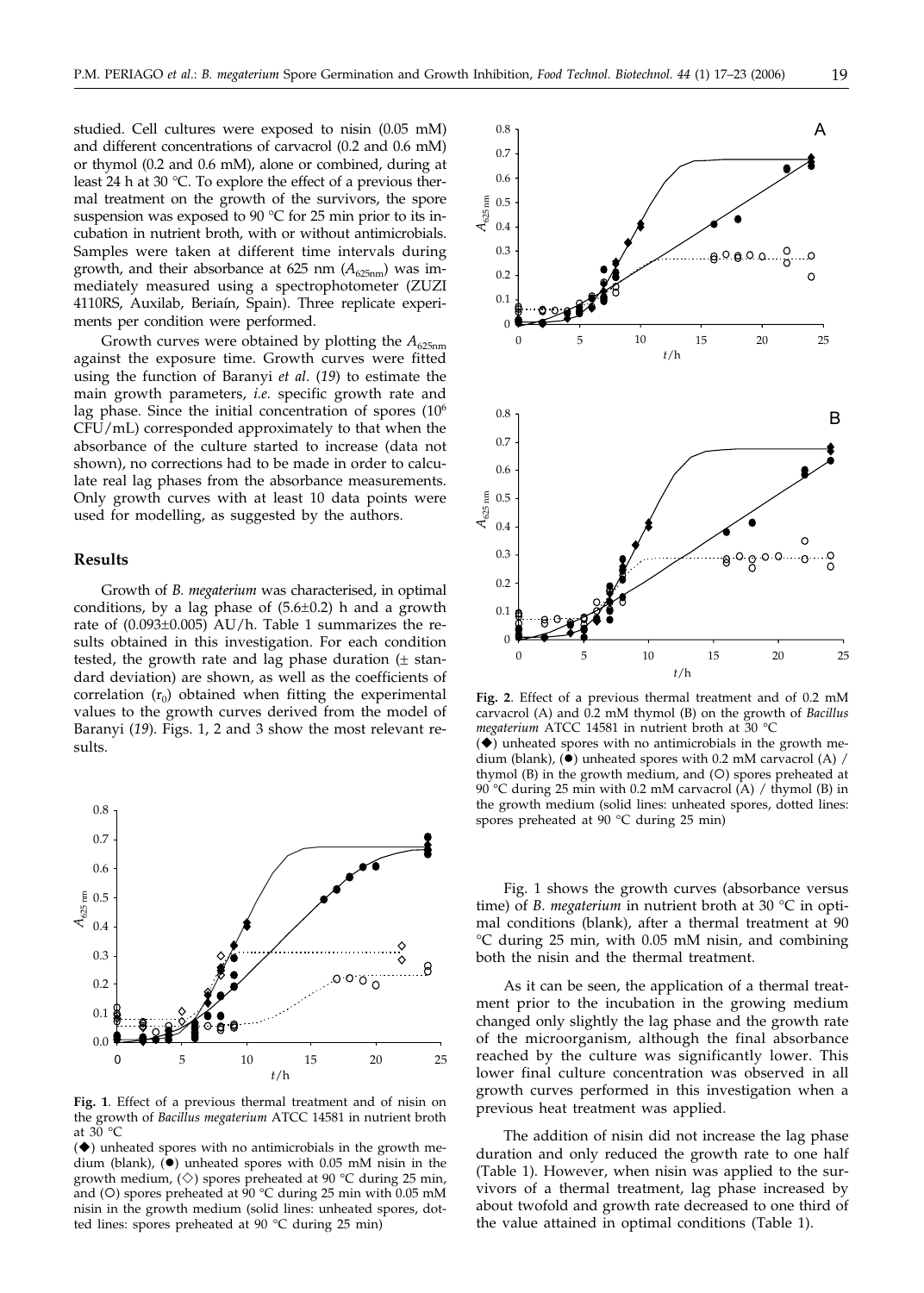

**Fig. 3**. Effect of a previous thermal treatment and of 0.6 mM carvacrol and/or thymol on the growth of *Bacillus megaterium* ATCC 14581 in nutrient broth at 30 °C

 $(\blacklozenge)$  unheated spores with no antimicrobials in the growth medium (blank),  $(x)$  unheated spores with 0.6 mM carvacrol in the growth medium,  $(\Delta)$  unheated spores with 0.6 mM thymol in the growth medium,  $(\blacksquare)$  unheated spores with 0.6 mM carvacrol and  $0.6$  mM thymol in the growth medium, and  $(O)$  spores preheated at 90 °C during 25 min with 0.6 mM carvacrol and 0.6 mM thymol in the growth medium (solid lines: unheated spores, dotted line: spores preheated at 90 °C during 25 min)

Fig. 2 shows the effect of the addition of 0.2 mM carvacrol (A) and 0.2 mM thymol (B) with or without a previous thermal treatment. Both carvacrol and thymol, at a concentration of 0.2 mM, did not increase the lag phase duration, but reduced the growth rate in a similar way, to  $(0.032 \pm 0.002)$  and  $(0.030 \pm 0.003)$  AU/h respectively, one third of the value of the blank (Table 1). When a heat treatment was applied before the exposure to the antimicrobials at this concentration, although the growth started without further lag, again the absorbance reached by the cultures was lower (Fig. 2).

Fig. 3 shows the effect of the addition of 0.6 mM carvacrol and 0.6 mM thymol, separately and combined, and after a previous thermal treatment. Both carvacrol and thymol, at this higher concentration increased the lag phase duration to  $(13.0 \pm 1.2)$  and  $(16.3 \pm 0.5)$  h respectively, about two to three times the blank. Thymol alone had no influence on the growth rate, but carvacrol reduced it to almost one half the value of the blank (Table 1), resulting in quite similar growth curves. When both antimicrobials were combined, lag phase was further increased to (20.1-1.3) h and growth rate decreased considerably to (0.013 $\pm$ 0.001) AU/h. When a heat treatment was applied before exposure to both antimicrobials, interestingly, growth was inhibited for at least seven days.

Table 1. Growth parameters (lag phase and growth rate  $\pm$  standard deviations) and correlation coefficients of the growth curves ( $r_0$ ) of *Bacillus megaterium* ATCC 14581 in nutrient broth at 30 °C, unheated or previously heat-treated at 90 °C for 25 min, and exposed to different concentrations of nisin, carvacrol and thymol added separately or simultaneously

| Growth conditions <sup>a</sup>   | Growth rate $\pm$ s.d.<br>(AU/h) | Lag phase $\pm$ s.d.<br>h | r <sub>0</sub>           |
|----------------------------------|----------------------------------|---------------------------|--------------------------|
|                                  |                                  |                           |                          |
| HT                               | $0.117 \pm 0.035$                | $6.4{\pm}0.4$             | 0.962                    |
| N                                | $0.045 \pm 0.004$                | $4.9 \pm 0.8$             | 0.991                    |
| $HT + N$                         | $0.031 \pm 0.078$                | $11.5 \pm 1.4$            | 0.950                    |
| $0.2$ mM $C$                     | $0.032 \pm 0.002$                | $2.7 \pm 1.4$             | 0.987                    |
| 0.6 mM C                         | $0.054 \pm 0.008$                | $13.0 \pm 1.2$            | 0.976                    |
| $HT + 0.2$ mM $C$                | $0.040 \pm 0.020$                | $5.5 \pm 1.2$             | 0.968                    |
| $HT + 0.6$ mM $C$                |                                  | $> 7$ days                | $\qquad \qquad -$        |
| $0.2$ mM T                       | $0.030 \pm 0.003$                | $2.9 \pm 2.0$             | 0.972                    |
| $0.6$ mM T                       | $0.099 \pm 0.012$                | $16.3 \pm 0.5$            | 0.952                    |
| $HT + 0.2$ mM T                  | $0.064 \pm 0.021$                | $5.8 \pm 0.7$             | 0.959                    |
| $HT + 0.6$ mM T                  |                                  | $> 7$ days                | $\overline{\phantom{0}}$ |
| $N + 0.2$ mM C                   | $0.033 \pm 0.006$                | $4.5 \pm 2.9$             | 0.972                    |
| $HT + N + 0.2$ mM C              | $0.022 \pm 0.002$                | $22.1 \pm 1.8$            | 0.970                    |
| $N + 0.2$ mM T                   | $0.033 \pm 0.005$                | $5.8 \pm 2.6$             | 0.970                    |
| $HT + N + 0.2$ mM T              | $0.025 \pm 0.003$                | $21.9 \pm 1.8$            | 0.955                    |
| $0.2$ mM $C + 0.2$ mM T          | $0.030 \pm 0.005$                | $3.2 \pm 2.9$             | 0.973                    |
| $HT + 0.2 C + 0.2$ mM T          | $0.017 \pm 0.003$                | $4.8 + 3.2$               | 0.984                    |
| $N + 0.2$ mM $C + 0.2$ mM T      | $0.032 \pm 0.006$                | $5.8 \pm 2.7$             | 0.970                    |
| $HT + N + 0.2$ mM $C + 0.2$ mM T | $0.029 \pm 0.007$                | $24.0 \pm 3.7$            | 0.938                    |
| $0.6$ mM C + $0.6$ mM T          | $0.013 \pm 0.001$                | $20.1 \pm 1.3$            | 0.969                    |
| $HT + 0.6$ mM $C + 0.6$ mM T     |                                  | $> 7$ days                |                          |

 $\rm{^{a}HT}$  – previously heat-treated at 90 °C for 25 min, N – 0.05 mM nisin, C – carvacrol and T – thymol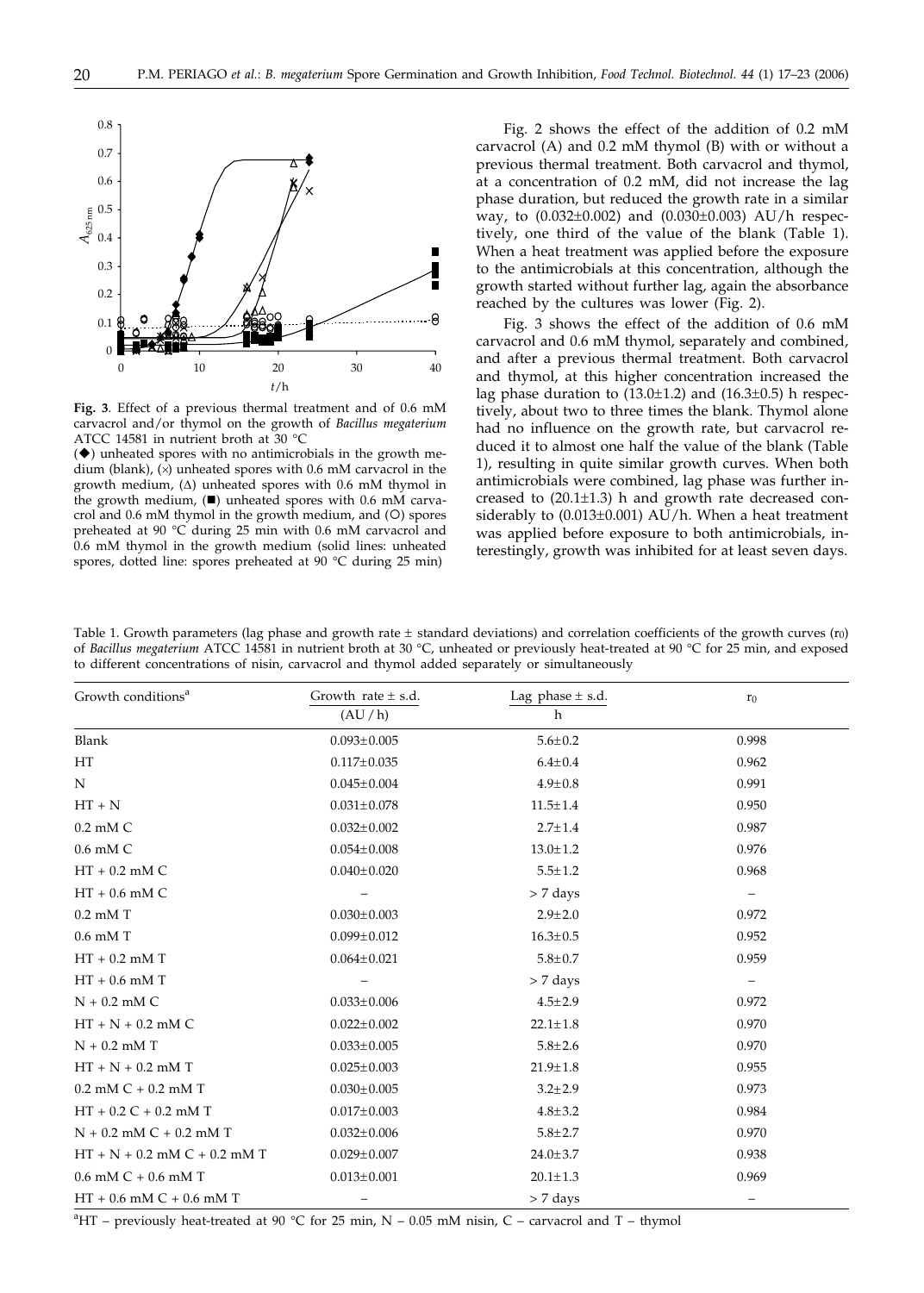# **Discussion and Conclusion**

When *B. megaterium* was exposed to only one of the antimicrobials studied (nisin, carvacrol, thymol) at low doses (less than 0.2 mM), growth parameters were scarcely changed: lag phase duration was kept constant (it was even reduced, attending to the values given by Baranyi model (*19*)) and growth rate diminished only to some extent (Table 1). Under any of these conditions, the culture reached the maximum absorbance in 24 h, only 10 h later than the blank (Figs. 1 and 2). Also, the previous thermal treatment applied to the dormant spores did not modify the growth rate and increased only slightly the lag phase of the survivors (Table 1). Although the heating killed the majority of the spores (90 % of the initial population; data not shown), at the same time, it could have helped to activate the germination and growth of the survivors, even if they had suffered some kind of damage. It is, however, more difficult to explain why the final absorbance reached by the culture was significantly lower, compared to that of unheated cells (Fig. 1). Perhaps, preheated bacteria, as an expression of the damage, could change their metabolism and inhibit growth at a previous stage than when unheated.

When carvacrol or thymol were added at higher doses (0.6 mM) to the growth medium, lag phase duration increased considerably (more than twice the value obtained under optimal conditions), although growth rate was kept almost constant in these cases, being higher than the growth rate under low doses of the same antimicrobials (Table 1). These higher doses of carvacrol and thymol could somehow inhibit the germination of most of the spores present in the suspension. For those spores that are able to develop (*i.e.* the fraction of the population that is naturally resistant to the antimicrobials), it could take a longer time to adapt to growth under such hostile conditions, but once started, growth would be almost as fast as without these substances.

At low doses, the combinations of two or all three antimicrobials did not affect the lag and reduced only to some extent the growth rate of *B. megaterium* (Table 1), which would mean neither synergistic nor even additive effect. However, when carvacrol and thymol were applied simultaneously at higher doses (0.6 mM; Fig. 3), lag phase was further increased and growth rate decreased significantly, denoting a stronger inhibition (synergism). The synergism between antimicrobials like nisin, carvacrol, thymol or cymene has already been shown on the viability of *L. monocytogenes* (*11,22*) and *B. cereus* (*11, 13,14*). However, Lambert *et al*. (*23*) found only an additive effect of carvacrol and thymol against *Pseudomonas aeruginosa* and *S. aureus*. To complicate more the overall picture, Delaquis *et al*. (*24*) found that fractions of cilantro and eucalyptus essential oils, when mixed in various combinations, resulted in additive, synergistic or antagonistic effects, depending on the individual microorganism being tested and on the proportion of the mixture. Other authors (*25*) have found synergy between oregano essential oils and EDTA on *Escherichia coli* O157:H7, while EDTA alone had no antibacterial action.

When *B. megaterium* spores were exposed to a heat treatment (90 °C during 25 min) and then grown in the presence of antimicrobials, growth rate was reduced in most of the cases, lag phase increased considerably and the final concentration reached by the cultures was always lower (Table 1). When the concentration of carvacrol and/or thymol was increased to 0.6 mM, growth of the survivors of the heat treatment was even inhibited for at least seven days (Table 1). Probably the survivors of the heat treatment, although able to grow in optimal conditions (with no antimicrobials added; Fig. 1 and Table 1), were somehow injured and these damages hampered their repair mechanisms in the presence of antimicrobials. One of the most suitable targets for heat destruction of bacterial spores are the spore membranes (*26*). The germinating spore undergoes very important transport phenomena through its membrane, as it has to excrete dipicolinic acid and other typical sporulation compounds and uptake the nutrients that will enable its development and outgrowth (*27*). If such germinating spore, which may have already become damaged by heat on its membranes, is incubated in the presence of antimicrobials, known to cause modifications on the membrane permeability (*3,10*), it is not surprising to find a synergy. Moreover, other possible targets for bacterial heat damage are core enzymes (*28*), and essential oils can also influence the activity of enzyme systems (*10*). Although the mechanisms of action may be completely different, similar synergisms combining heat and nisin have been obtained for vegetative cells of *B. cereus* (*14*) and for *Lactobacillus plantarum* (*3*), and even for spores of *Alicyclobacillus acidoterrestris (29)*.

Although it has generally been found that a greater concentration of antimicrobials is needed to achieve the same effects in foods (*6*) and it would be necessary to perform trials prior to drawing any conclusions for the food industry, the application of these antimicrobials could help to inhibit growth of the survivors of the heat treatments applied to preserve foods.

# *Acknowledgements*

This research was financially supported by the Ministerio de Ciencia y Tecnología of the Spanish Government and Fondo Europeo de Desarrollo Regional (FEDER) through the Project AGL2003-00996 and by Fundación SENECA of the Murcia Region through the Project PI23- 00859.

# **References**

- *1.* G.W. Gould, Industry perspectives on the use of natural antimicrobials and inhibitors for food applications, *J. Food Prot.* Suppl. (1996) 82–86.
- *2.* B. Ray: Nisin of *Lactococcus lactis* ssp. *lactis* as a Food Biopreservative. In: *Food Biopreservatives of Microbial Origin*, B. Ray, M.A. Daeschel (Eds.), CRC Press, Boca Raton (1992) pp. 207–264.
- *3.* J.E. Ueckert, P.F. ter Steeg, P.J. Coote, Synergistic bactericidal action of heat in combination with nisin and magainin II amide, *J. Appl. Microbiol. 85* (1998) 211–218.
- *4.* R.W. Jack, J.R. Tagg, B. Ray, Bacteriocins of Gram-positive bacteria, *Microbiol. Rev. 59* (1995) 171–200.
- *5.* J. Delves-Broughton, P. Blackburn, R.J. Evans, J. Hugenholtz, Applications of the bacteriocin, nisin, *Antonie Van Leeuwenhoek, 69* (1996) 193–202.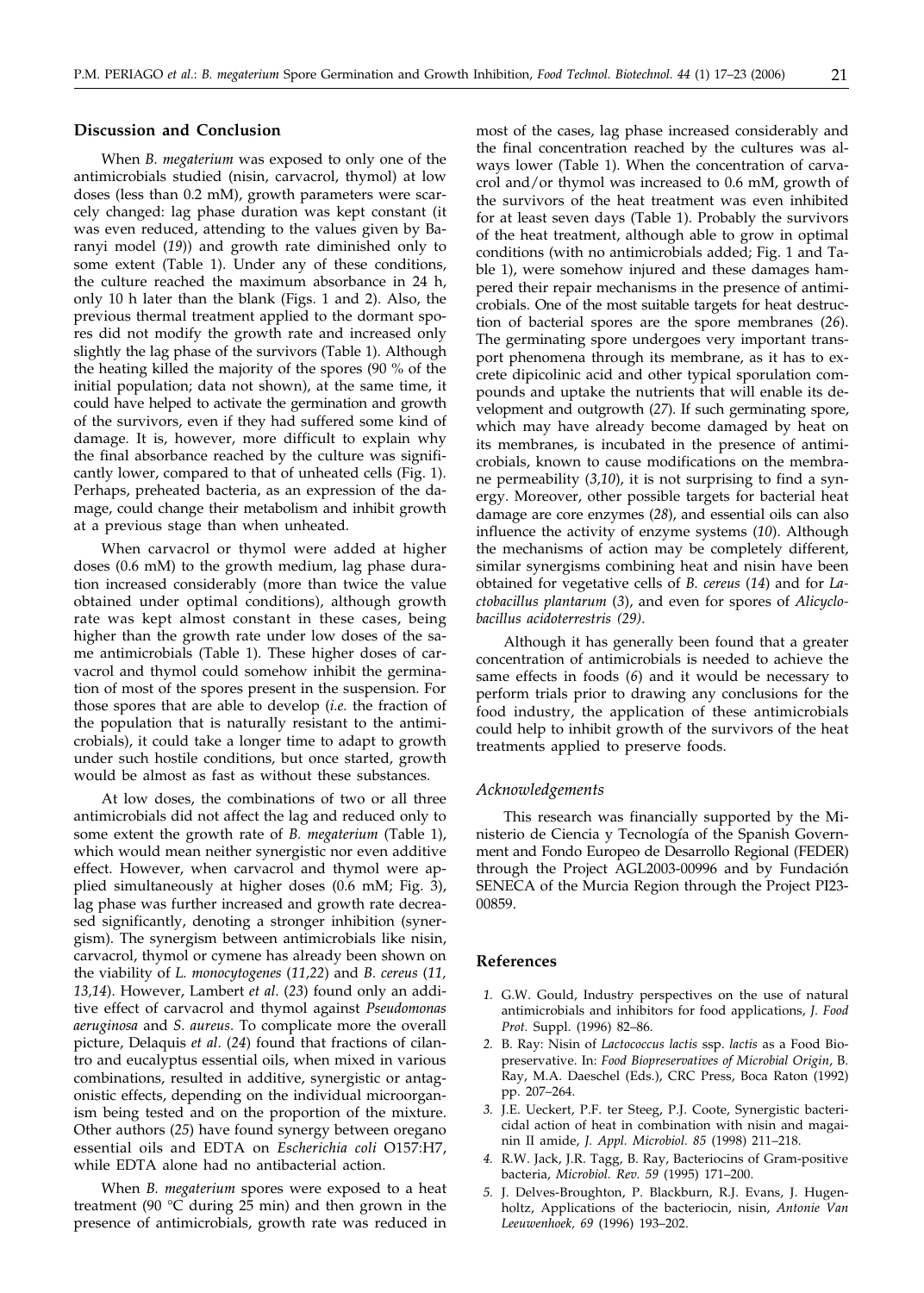- *6.* S. Burt, Essential oils: Their antibacterial properties and potential applications in foods – A review, *Int. J. Food Microbiol. 94* (2004) 223–253.
- *7.* J. Kim, M.R. Marshall, C. Wei, Antibacterial activity of some essential oil components against five foodborne pathogens, *J. Agric. Food Chem. 43* (1995) 2839–2845.
- *8.* D.P. Thompson, Inhibition of growth of mycotoxigenic *Fusarium* species by butylated hydroxyanisole and/or carvacrol, *J. Food Prot. 59* (1996) 412–415.
- *9.* I.M. Helander, H.L. Alakomi, K. Latva-Kala, T. Mattila- -Sandholm, I.E. Pol, E.J. Smid, L.G.M. Gorris, A. von Wright, Characterisation of the action of selected essential oil components on Gram-negative bacteria, *J. Agric. Food Chem. 46* (1998) 3590–3595.
- *10.* G.J.E. Nychas: Natural Antimicrobials from Plants. In: *New Methods of Food Preservation*, G.W. Gould (Ed.), Blackie Academic and Professional, Glasgow (1995) pp. 59–89.
- *11.* I.E. Pol, E.J. Smid, Combined action of nisin and carvacrol on *Bacillus cereus* and *Listeria monocytogenes*, *Lett. Appl. Microbiol*. *29* (1999) 166–170.
- *12.* K. Ettayebi, J. El-Yamani, B.D. Rossi-Hassani, Synergistic effects of nisin and thymol on antimicrobial activities in *Listeria monocytogenes* and *Bacillus subtilis*, *FEMS Microbiol. Lett*. *183* (2000) 191–195.
- *13.* P.M. Periago, R. Moezelaar, Combined effect of nisin and carvacrol at different pH and temperature levels on the viability of different strains of *Bacillus cereus*, *Int. J. Food Microbiol*. *68* (2001) 141–148.
- *14.* P.M. Periago, A. Palop, P.S. Fernández, Combined effect of nisin, carvacrol and thymol on the viability of *Bacillus cereus* heat-treated vegetative cells, *Food Sci. Technol. Int*. *7* (2001) 487–492.
- *15.* International Commission for the Microbial Specification of Foods: *Microbial Ecology of Foods, Vol. 1: Factors Affecting Life and Death of Microorganisms*, Academic Press, New York (1980).
- *16.* A.L. Koch: Growth Measurement. In: *Methods for General and Molecular Bacteriology*, P. Gerhardt, R.G.E. Murray, N.R. Krieg (Eds.), American Society for Microbiology, Washington DC (1994) pp. 249–277.
- *17.* J.C. Augustin, L. Rosso, V. Carlier, Estimation of temperature dependent growth rate and lag time of *Listeria monocytogenes* by optical density measurements, *J. Microbiol. Methods, 38* (1999) 137–146.
- *18.* P. Dalgaard, K. Koutsoumanis, Comparison of maximum specific growth rates and lag times estimated from absorbance and viable count data by different mathematical models, *J. Microbiol. Methods, 43* (2001) 183–196.
- *19.* J. Baranyi, T.A. Roberts, P. McClure, A non-autonomous different equation to model bacterial growth, *Food Microbiol. 10* (1993) 43–59.
- *20.* S. López, M. Prieto, J. Dijkstra, M.S. Dhanoa, J. France, Statistical evaluation of mathematical models for microbial gowth, *Int. J. Food Microbiol. 96* (2004) 289–300.
- *21.* R.M.C. Dawson, D.C. Elliot, W.H. Elliot, K.M. Jones: *Data for Biochemical Research*, Oxford at the Clarendon Press, Oxford (1974).
- *22.* P.M. Periago, B. Delgado, P.S. Fernández, A. Palop, Use of carvacrol and cymene to control growth and viability of *Listeria monocytogenes* cells and predictions of survivors using frequency distribution functions, *J. Food Prot. 67* (2004) 1408–1416.
- *23.* R.J.W. Lambert, P.N. Skandamis, P.J. Coote, G.J.E. Nychas, A study of the minimum inhibitory concentration and mode of action of oregano essential oil, thymol and carvacrol, *J. Appl. Microbiol*. *91* (2001) 453–462.
- *24.* P.J. Delaquis, K. Stanich, B. Girard, G. Mazza, Antimicrobial activity of individual and mixed fractions of dill, cilantro, coriander and eucalyptus essential oils, *Int. J. Food Microbiol*. *74* (2002) 101–109.
- *25.* P. Skandamis, K. Koutsoumanis, K. Fasseas, G.J.E. Nichas, Inhibition of oregano essential oil and EDTA on *Escherichia coli* O157:H7, *Ital. J. Food Sci. 13* (2001) 65–75.
- *26.* P. Setlow, Mechanisms for the prevention of damage to DNA in spores of *Bacillus* species, *Ann. Rev. Microbiol. 49* (1995) 29–54.
- *27.* P. Setlow: Germination and Outgrowth. In: *The Bacterial Spore, Vol. 2,* A. Hurst, G.W. Gould (Eds.), Academic Press, London (1983) pp. 211–254.
- *28.* A. Palop, G.C. Rutherford, R.E. Marquis, Inactivation of enzymes within spores of *Bacillus megaterium* ATCC 19213 by hydroperoxides, *Can. J. Microbiol*. *44* (1998) 465–470.
- *29.* E. Komitopoulou, I.S. Boziaris, E.A. Davies, J. Delves- -Broughton, M.R. Adams, *Alicyclobacillus acidoterrestris* in fruit juices and its control by nisin, *Int. J. Food Sci. Technol. 34* (1999) 81–85.

# **Spre~avanje klijanja spora i rasta** *Bacillus megaterium* **kombiniraju}i toplinsku obradu i prirodne antimikrobne spojeve**

#### **Sa`etak**

Prirodna antimikrobna sredstva su alternativa kemijski sintetiziranim konzervansima i drugim tehnološkim postupcima. Njihova je prednost u tome što su zbog svoga prirodnog podrijetla prihvatljivi potrošačima. Prije njihove primjene u prehrambenoj industriji, potrebno je znati kako djeluju na mikroorganizme. Nisin, bakteriocin, te karvakrol i timol, fenolni spojevi prisutni u frakcijama eteri~nog ulja biljaka *Oreganum* i *Thymus*, inhibiraju rast raznih bakterija. Opisano je istraživanje provedeno da bi se utvrdio učinak prethodno provedene toplinske obrade na rast stanica *B. megaterium* u podlozi s nisinom, karvakrolom i timolom te bez njih. Pokazalo se da toplinska obrada može usmrtiti 90 % populacije spora *B. megaterium*, a gotovo nikako ne utječe na rast preživjelih u hranjivoj podlozi pri 30 °C.